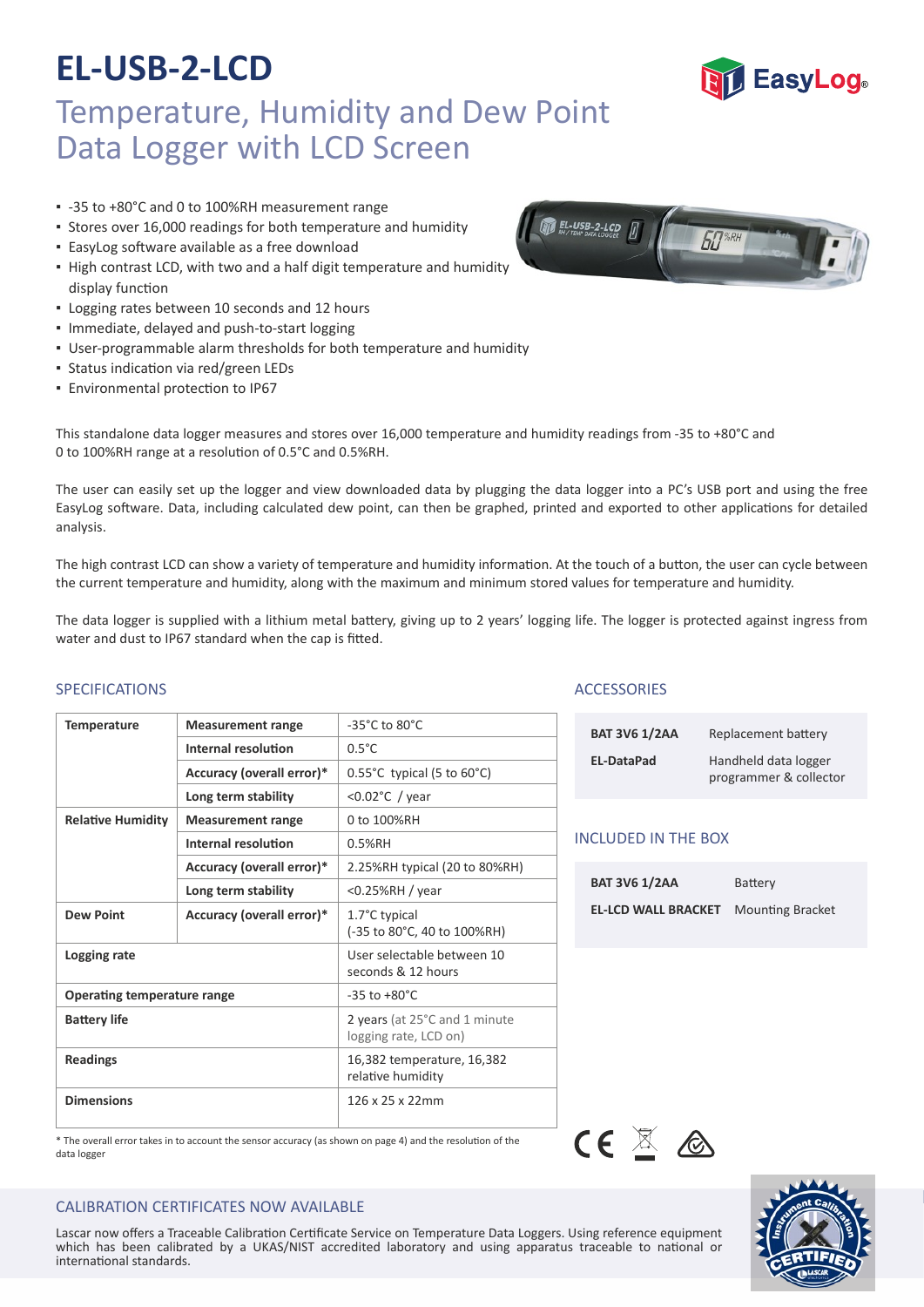

### EL‐WIN‐USB

EasyLog control software is available as a free download from www.contika.dk. Easy to install and use, the control software is compatible with 32-bit and 64-bit versions of Windows 7, 8 & 10. The software is used to set up the logger, download, graph and annotate data or export in Excel, PDF and jpeg formats.

The software allows the following parameters to be configured:

- Logger name
- Measurement parameter (°C or °F)
- Logging rate (user selectable between 10 seconds and 12 hours)
- High and low alarms
- Immediate and delayed logging start



**Download the latest version of the so�ware free of charge from www.contika.dk**

#### DISPLAY STATUS INDICATION

The EL‐USB‐2‐LCD features a high contrast LCD which shows logged temperature and humidity values using seven segment numbes, along with annunciators. The LCD can also show information regarding the loging status.

The LCD shows six different recorded readings, which can be cycled through using the built-in push button. The most recent logged value, maximum logged value and minimum logged value can be displayed separately for humidity and temperature.



| <b>Display</b> | <b>Logger Status</b> | Explanation                                                                                                                                                                                                                                           |
|----------------|----------------------|-------------------------------------------------------------------------------------------------------------------------------------------------------------------------------------------------------------------------------------------------------|
|                | <b>Delayed Start</b> | This is shown when the logger is set to start at a specific date and time. If the logger is set to 'LCD off' or<br>'LCD on for 30 seconds' mode, then this will only be shown after the button is pressed. Otherwise the<br>display will remain blank |
| Ρ5             | Push to Start        | This is shown when the logger is setup for 'Push to Start' logging                                                                                                                                                                                    |
| 'n9            | Logging              | This is shown when the logger is running in 'LCD off' mode, and the button is pressed. The display clears<br>again after three seconds                                                                                                                |
|                | Stopped              | If the logger has not been set to log and the button is pressed, three dashes are displayed for three<br>seconds                                                                                                                                      |



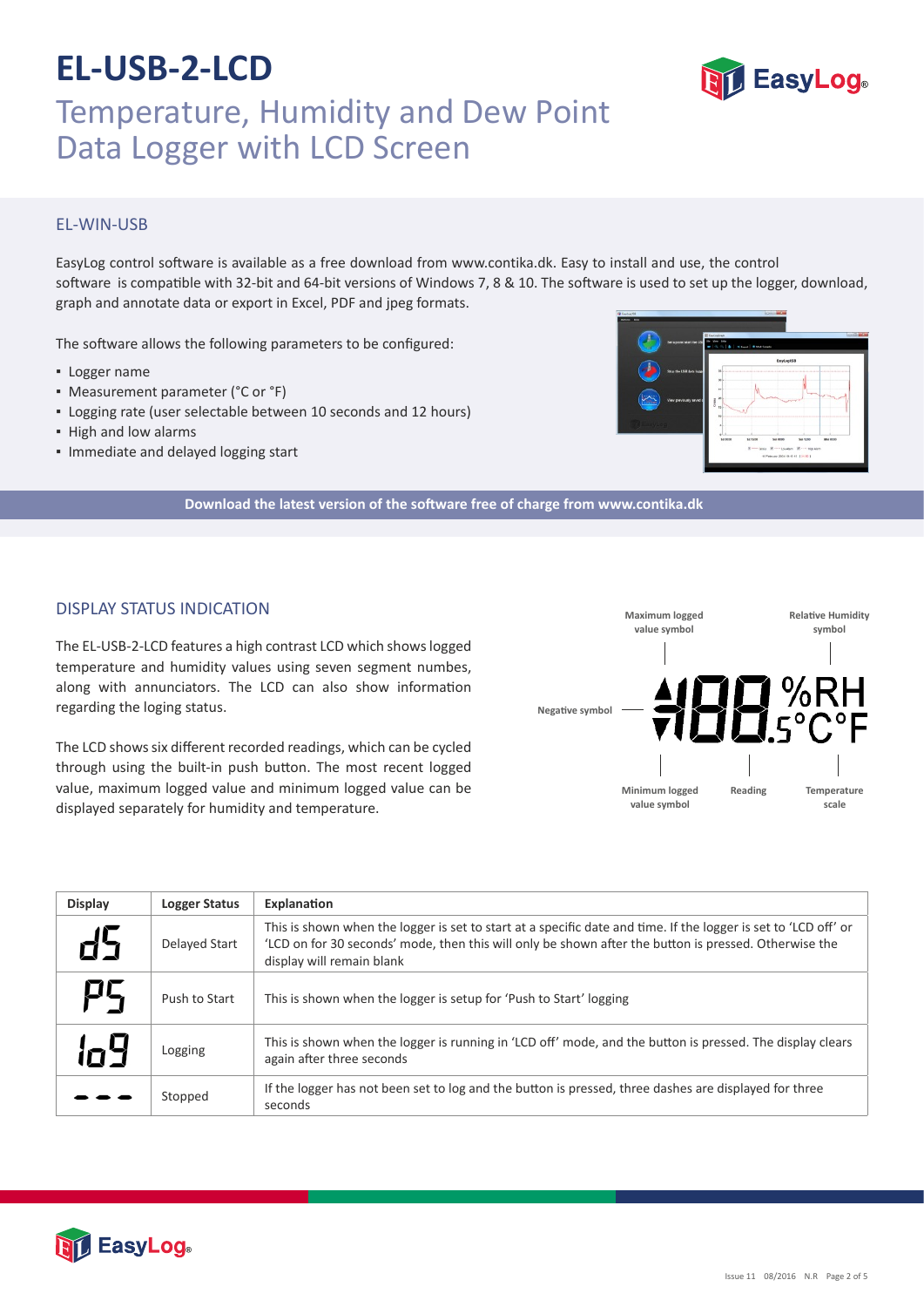

# Temperature, Humidity and Dew Point Data Logger with LCD Screen

### LED STATUS INDICATION

The EL‐USB‐2‐LCD features two green/red LEDs, one to represent temperature measurement and the other to represent humidity measurement. Each is clearly marked on the logger. To save power, the status indication alternates between the two channels every 10 seconds. First you will see the status of the temperature channel and 10 seconds later you will see the status of the RH channel and so on.



In normal operation the green LED will flash, but will change to red if an alarm condition has been triggered. Using EL-WIN-USB it is possible to set the alarm to remain active even if the reading has returned to normal, in which case the alarm LED will continue to flash red. This 'Hold' feature in the software ensures the user is notified that at some point an alarm level has been exceeded, without needing to download the data.

|                                                     | Green double flash<br>The data logger is not currently logging, but is primed to start at a later date and time (delayed start) |  |  |
|-----------------------------------------------------|---------------------------------------------------------------------------------------------------------------------------------|--|--|
|                                                     | Green single flash<br>The data logger is currently logging. No alarm on the channel                                             |  |  |
|                                                     | Red single flash<br>The data logger is currently logging. Low alarm on the channel                                              |  |  |
| $\overline{\mathbf{b}}$                             | Red double flash<br>The data logger is currently logging. High alarm on the channel                                             |  |  |
| $\frac{1}{\sqrt{2}}\left \frac{1}{\sqrt{2}}\right $ | Green triple flash<br>The data logger is full and has stopped logging. No alarm on the channel                                  |  |  |
|                                                     | Red triple flash<br>The data logger is full and has stopped logging. Alarm (high, low or both) on the channel                   |  |  |
|                                                     | No LEDs flash<br>The data logger is stopped, the battery is empty or there is no battery                                        |  |  |
|                                                     | Dual Red flash (every 60 seconds)<br>The data logger battery is running low as it's voltage has dropped below 2.9V              |  |  |

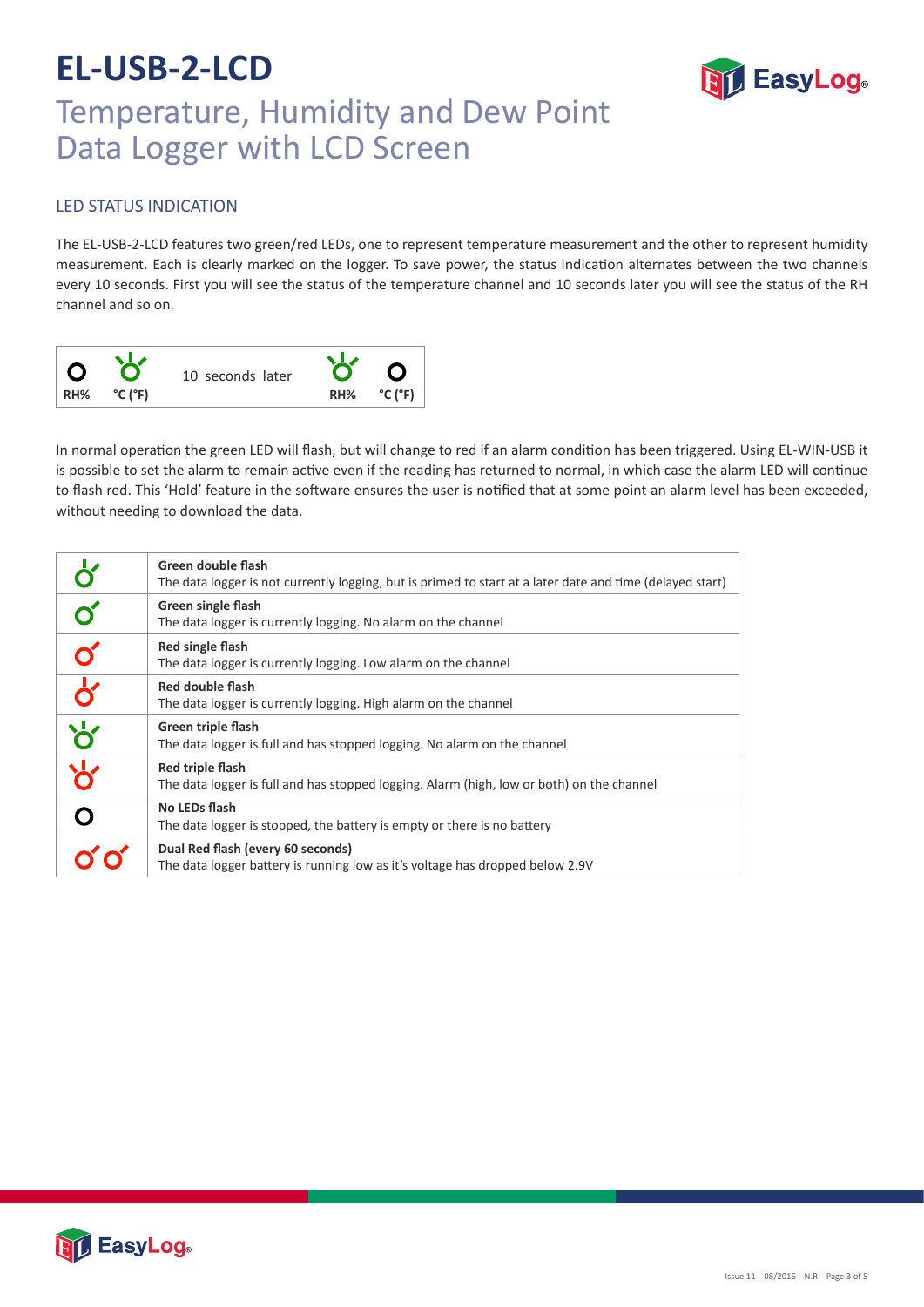### **EL-USB-2-LCD** Temperature, Humidity and Dew Point Data Logger with LCD Screen

### SENSOR ACCURACY & INFORMATION

Typical and maximal tolerance for temperature sensor in °C.



Typical accuracy of relative humidity measurements given in %RH for temperatures 0 to 80°C.



Typical and maximal tolerance at 25°C for relative humidity.

**TEasyLog** 





Operating conditions



Long term exposure to humidity levels outside of the 'normal' range may temporarily offset RH measurements (±3%RH after 60 hours). Once returned to less extreme conditions the device will slowly return towards calibration state.

When tracking changes in ambient conditions, the response time of the humidity sensor in your data logger is approximately 20 minutes to reach 90% of the reading. However, if you are measuring step changes in humidity (for example if calibrating the product) it is advised that you leave the unit for up to four hours to ensure that it has enough time to settle at the new level.

It is worth remembering that the value of relative humidity is of course sensitive to temperature variation. As an example, at a relative humidity of ~90%RH at ambient temperature, a variation in temperature of 1°C will result in a change of up to -5%RH. Therefore when comparing multiple devices or calibrating them, any temperature variations must be considered.